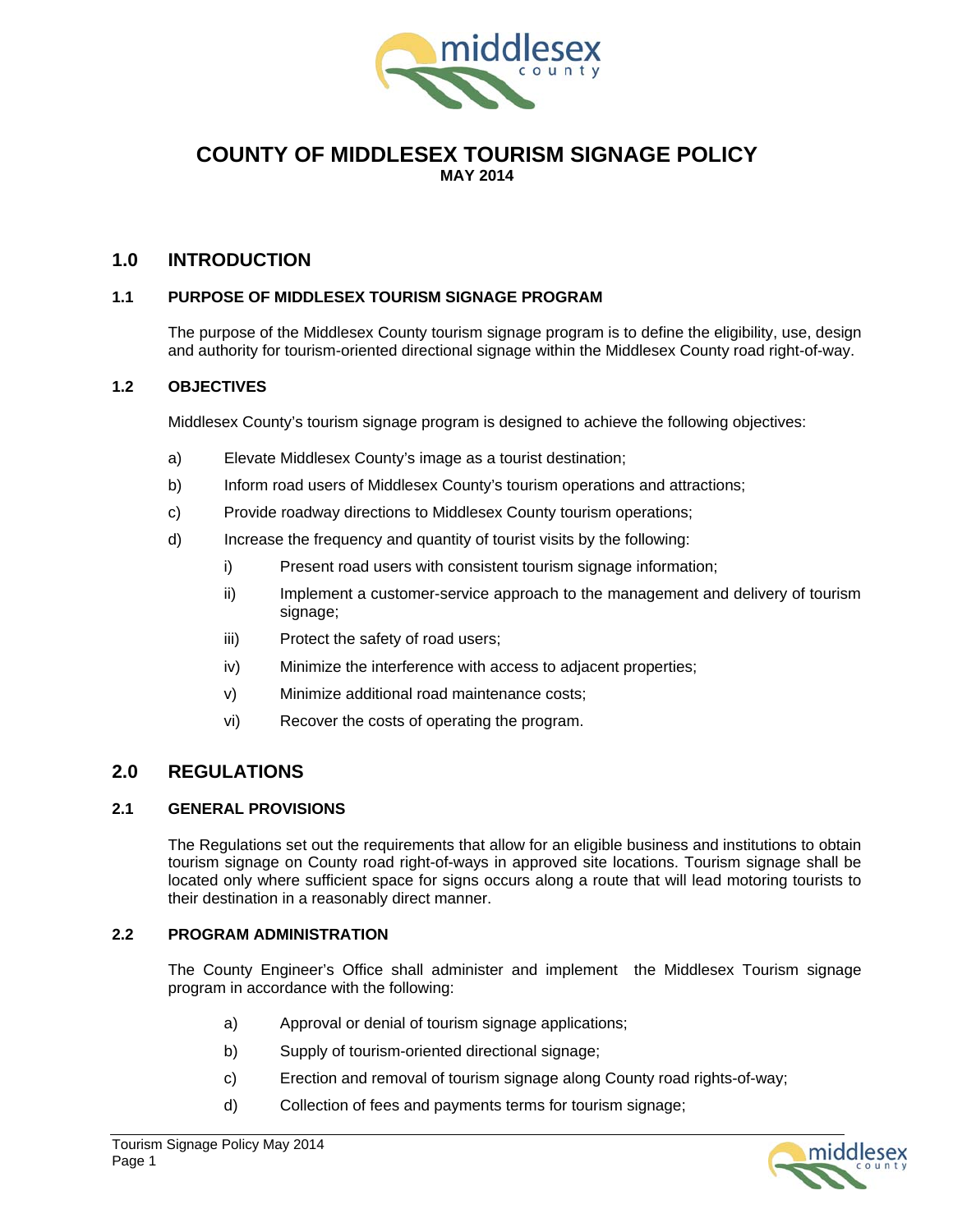- e) Receipt and refund of payment for tourism signage;
- f) Maintenance and replacement of signage; and
- g) Removal of signage not consistent with this policy.

#### **2.3 ELIGIBILITY CRITERIA**

To be eligible to obtain tourism signage on Middlesex County road rights-of-way, the following requirements must be met:

- a) Only those tourist-based businesses and facilities listed in Appendix "A" and "B" will be permitted to erect tourism signage on County roads.
- b) The tourist-based business and/or facilities must be accessible by a road open to the general public.
- c) A seasonal tourist business must be open during a specific season with set days and hours of operation; no indeterminate tourist operations are eligible for tourism signage.
- d) The tourist-based business must have a reception structure such as a controlled gate, staff reception and orientation point or permanent interpretation panels or displays.
- e) The tourism signage must not detract or interfere with other traffic control devices.
- f) The signage must not interfere with visibility at intersections or entrances.
- g) If the tourist business is located on a local municipal road, the local municipality must agree to allow signs on or along its roads to complete the sequence of signs to the tourist business' location.

#### **2.4 SIGNAGE CRITERIA**

#### **2.4.1 Type of Signage**

Middlesex County tourism operators will have the opportunity to acquire two (2) classifications of tourism directional signage:

|        | <b>Size</b>                         | Location                                                                                                                                                                                                                |
|--------|-------------------------------------|-------------------------------------------------------------------------------------------------------------------------------------------------------------------------------------------------------------------------|
| Type 1 | 240 cm x 60 cm<br>$(8' \times 2')$  | County roads with posted speed limits of 80 or 90<br>kilometres per hour, within one metre of property line on<br>road allowances at least 30 metres in width, and not in<br>front of an existing residential land use. |
| Type 2 | 90 cm x 90 cm<br>$(36" \times 36")$ | All County Roads                                                                                                                                                                                                        |

#### **2.4.2 Design**

Middlesex County tourism directional signage will project a consistent design and image that will be easily identifiable by County road users.

- a) Middlesex County tourism directional signage will contain the following design elements:
	- A green reflective header with blue engineering grade reflective lettering identifying Middlesex County;

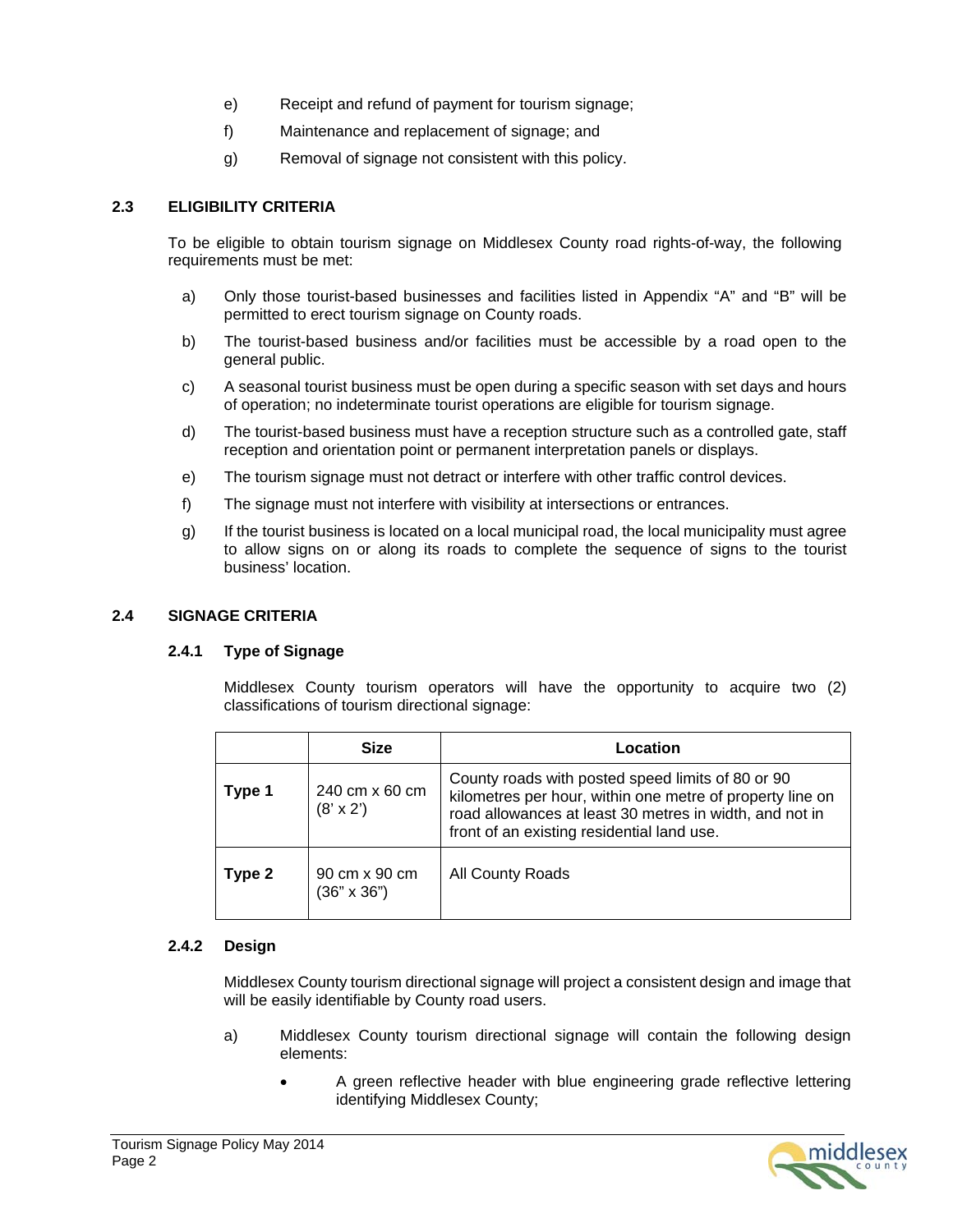- The principal body of the sign will be a cream background with engineering grade blue reflective legend and border;
- The sign legend will be a maximum of two lines an optional symbol
- b) The content of the sign legend shall be limited to the identification of the business by its operating name,symbol, the mileage to the business and a directional arrow.
- c) All sign legends are subject to the approval of the County Engineer's Office.
- d) Standard General Service Symbols and white Recreational and Cultural Interest symbols as displayed in the MUTCD (Manual of Universal Traffic Control Devices), as revised, may be used to indicate a general class of business. When symbols are used, they must be contained entirely within the border of the legend.
- e) No business logos or trademarks may be used in the tourism signage legend

### **2.5 SIGN AND SITE SELECTION CRITERIA**

- a) The location of other official traffic control devices shall take precedence over the location of tourism directional signage.
- b) For the direction of traffic when approaching an intersection where more than one tourism directional sign is located, the order of the tourism sign shall be:
	- First, businesses signed for the left direction;
	- Second, businesses signed for the right direction;
- c) Where the total number of tourism signs to both the left and right are less than the maximum allowed for a single or double post location, the signs will be accommodated in one location. When tourism signs are located in one location, the order of the signs shall be:
	- Top, businesses signed for the left direction,
	- Bottom, businesses signed for the right direction.
- d) Position, height and lateral clearance of tourism signage shall be in accordance with the MUTCD and County Signing Standards.

Appendix "C" illustrates typical tourism signage assemblies and demonstrates placement of signs in relation to directional arrows.

- e) The County Engineer's Office shall remove permitted tourism signs in the event of the following:
	- The location of tourism signage is needed to be utilized for roadway purposes or activities including construction, reconstruction or maintenance;
	- The location of a tourism sign endangers the health, safety or welfare of the public.
- f) When a tourism sign is removed and cannot be re-erected at an approved substitute location, the tourism operator shall be entitled to an appropriate pro-rata rebate of that part of paid annual fees applicable to the remainder of the term.
- g) All installation, removal and maintenance of tourism signage will be performed only by the County Engineer's Office. At no time shall the tourism operator enter upon County road right-of-ways for such purpose or perform any such activities within the roadway right-of-way.
- h) The granting of tourism directional signage does not convey any rights, title or interest to the County road rights-of-ways.

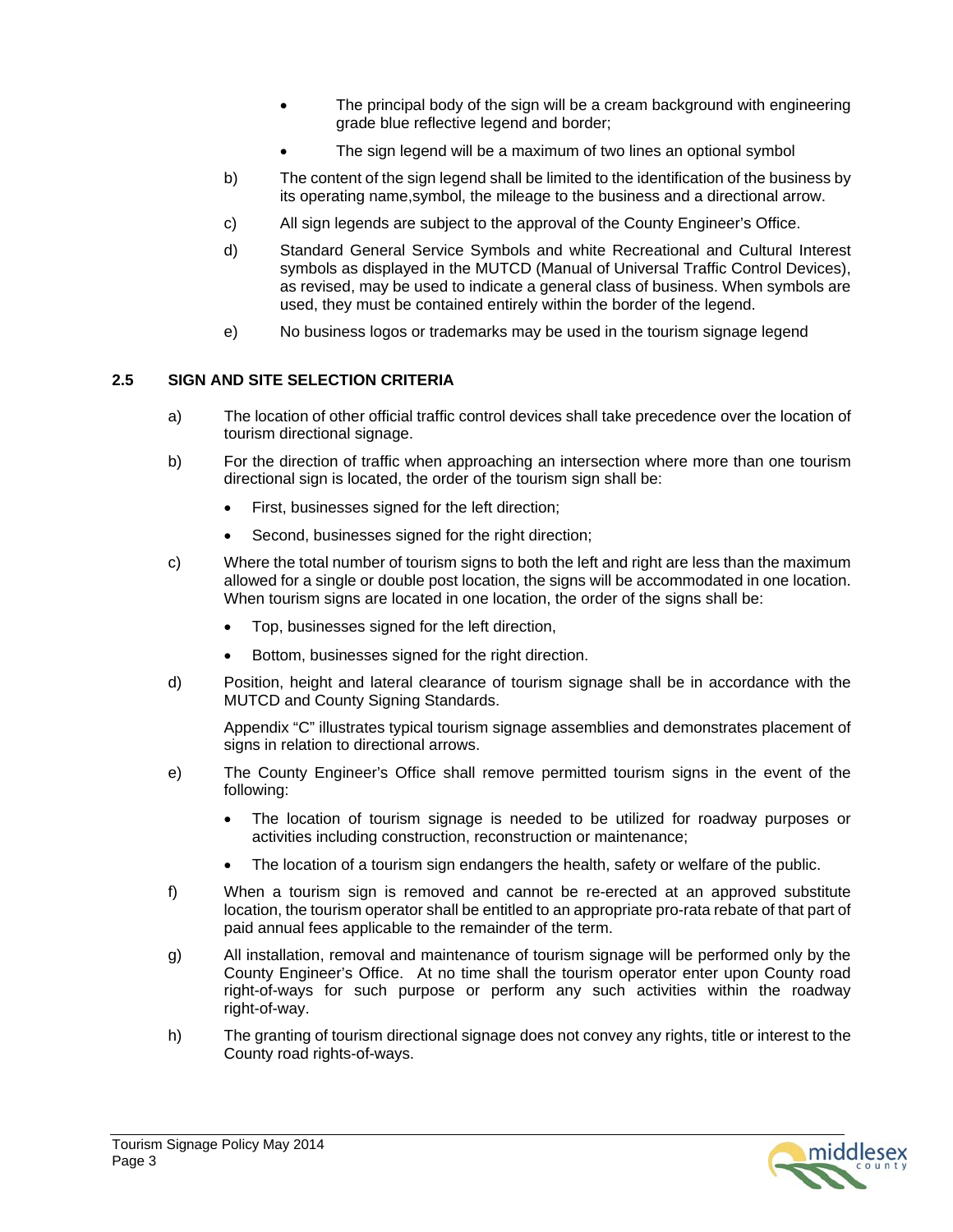#### **2.6 APPLICATION PROCESS**

- 1. Every tourist operator must apply to the Middlesex County Engineer's Office for tourism directional signage to be located in County road right-of-way. No approval of application or sign installation will occur unless all requirements and criteria for eligibility have been satisfied.
- 2. Application packages can be obtained from the County Engineer's Office or the Middlesex County web sites, www.middlesex.ca or www.investinmiddlesex.ca.
- 3. The effective date of applications delivered by mail or facsimile shall be the date and time of receipt by the County Engineer's Office rather than the date of mailing or the stated date on the application.Applications will be considered in order of date and time received.
- 4. The Engineer's Office will act promptly in the denial or approval of any tourism sign application. The Engineer's Office shall deny applications which do not comply with this policy.
- 5. The applicant shall provide to the County Engineer's Office a complete application form.
- 6. The County Engineer's Office may reject any application which is incomplete.
- 7. The approved applicants shall have the right to request a change to their tourism sign during the stated term of agreement, provided that the changes conform to the regulations. Any approval of sign changes will result in the applicant incurring additional expenses related to sign removal, sign production costs and remount.
- 8. The County Engineer's Office will not accept any applications for signs to be located along local municipal roads without prior written approval from the municipal council.
- 9. If a tourism operator qualifies for tourism directional signage but is observed by County staff that there are existing operational problems created by the business, the applicant will be responsible to correct, at their expense, such problems as a condition of the sign(s) approval.

These observed operational problems shall be items such as, but not limited to, the following:

- a) Access improvement throat width
- b) Radius
- c) Relocation of access
- d) Reduction in the number of access points
- e) Provision of parking prohibitions on an adjacent roadway(s).

#### **2.7 CONTRACT AND FEE SCHEDULE**

The Fee Schedule is attached as Appendix "D".

The County Engineer's Office will only accept payment for tourism directional signage fees in the form of cheques, money orders or certified funds. The Engineer's Office shall not accept any payment in the form of cash and shall not be responsible for the transmittal of cash payments.

All fees for tourism directional signage are be based on the cost recovery of administering, supply of new and replacement signs, erecting signs, and maintaining this sign program.

The duration of the tourism directional signage agreement between the applicant and the County of Middlesex will be (24) months from the time the sign is installed.

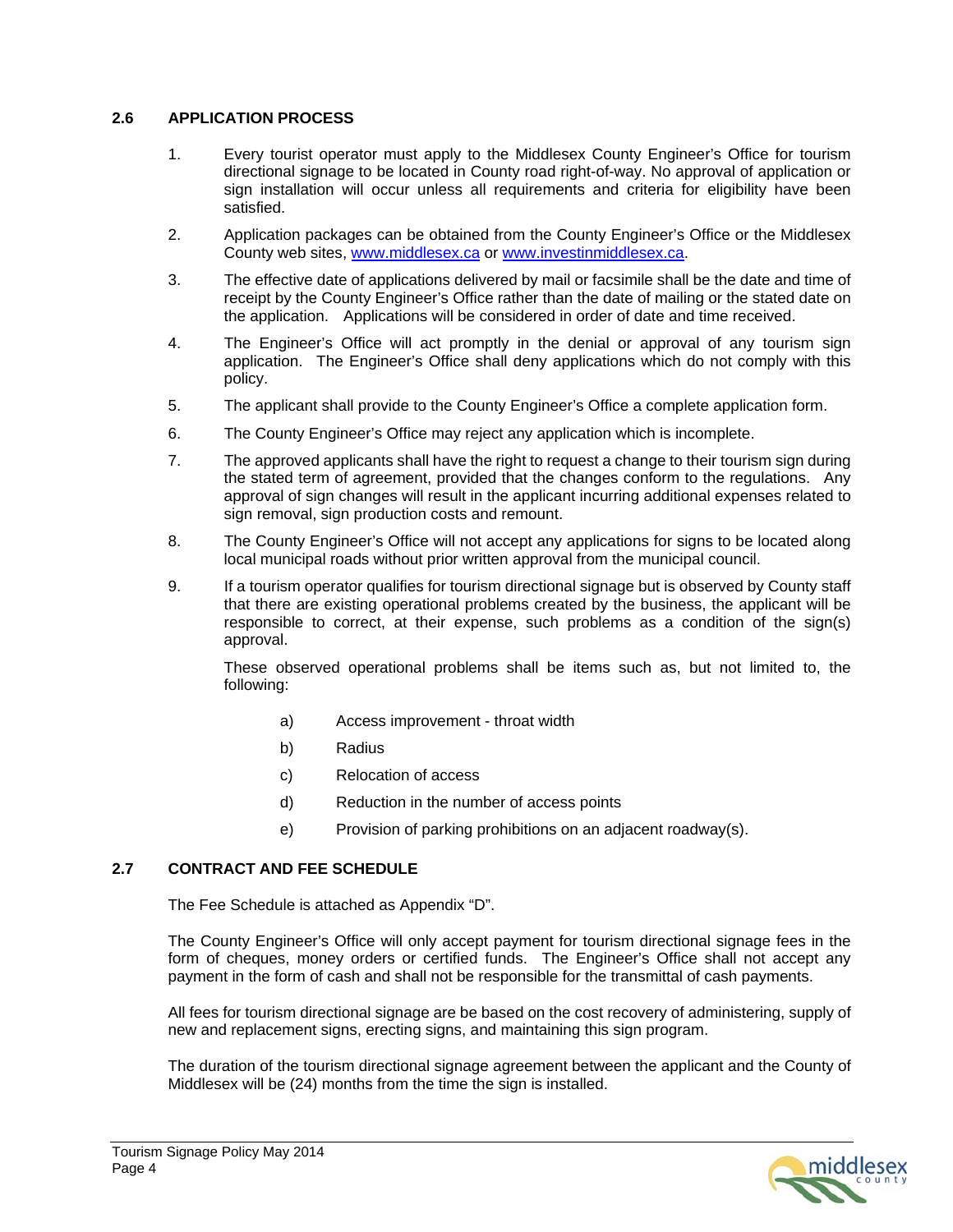At the discretion of the County Engineer's Office, fees for tourism directional signage may be waived for public service signs erected on behalf of local municipalities for those services in Appendix "B".

### **2.8 RENEWAL OF CONTRACT**

Applications for renewal of Middlesex Tourism signage shall be made by the applicant and received by the Engineer's Office before the expiry date of the permit/agreement and shall be accompanied by full payment according to the fee schedule. If the renewal application is not received within 30 days of expiry of the permit/application, the tourism signage will be removed.

If an application for renewal is denied, all applicable fees shall be refunded.

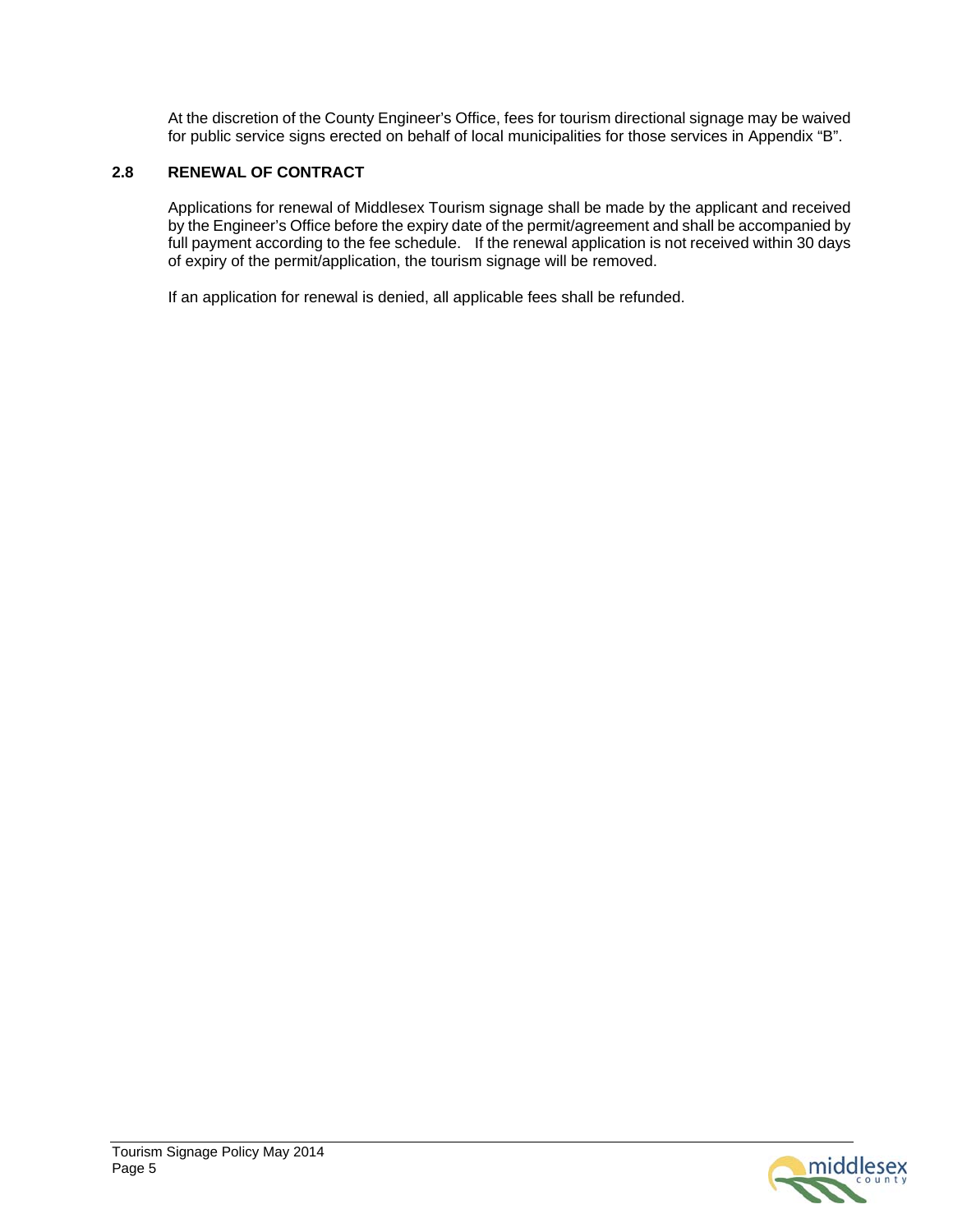## **Appendix "A" Tourism Operations Eligible for Directional Signage**

- Major Tourist Attractions
- Campgrounds
- Picnic Areas
- Tourism Information Centres
- Boat Launches
- Craft Centres
- Golf Courses (Open to the Public)
- Hiking Trails
- Murals
- Arena and Community Centres
- Fishing
- Sports Fields
- Shopping and Tourist Districts
- $\bullet$  Zoo
- Cultural Centres
- Provincial Parks
- Marinas
- Public Beaches
- **•** Swimming Pools
- **•** Trailer Courts
- Museums
- Scenic Lookouts
- Skiing
- **•** Historical Sites
- Live Theatres
- Farmers Markets (over 10,000 sq. ft. in area)
- Farm-based Tourist Attractions
- Raceways
- Motor Speedways
- Casinos
- Interpretive Centres
- Developed Natural Sites
- **•** Federal Parks
- Boat Rentals and Charters
- Public Art Galleries
- Transient Accommodations

Any other applicable information signs included in the MUTCD (as revised) or MTCR/MTO Tourism Signage Policy.

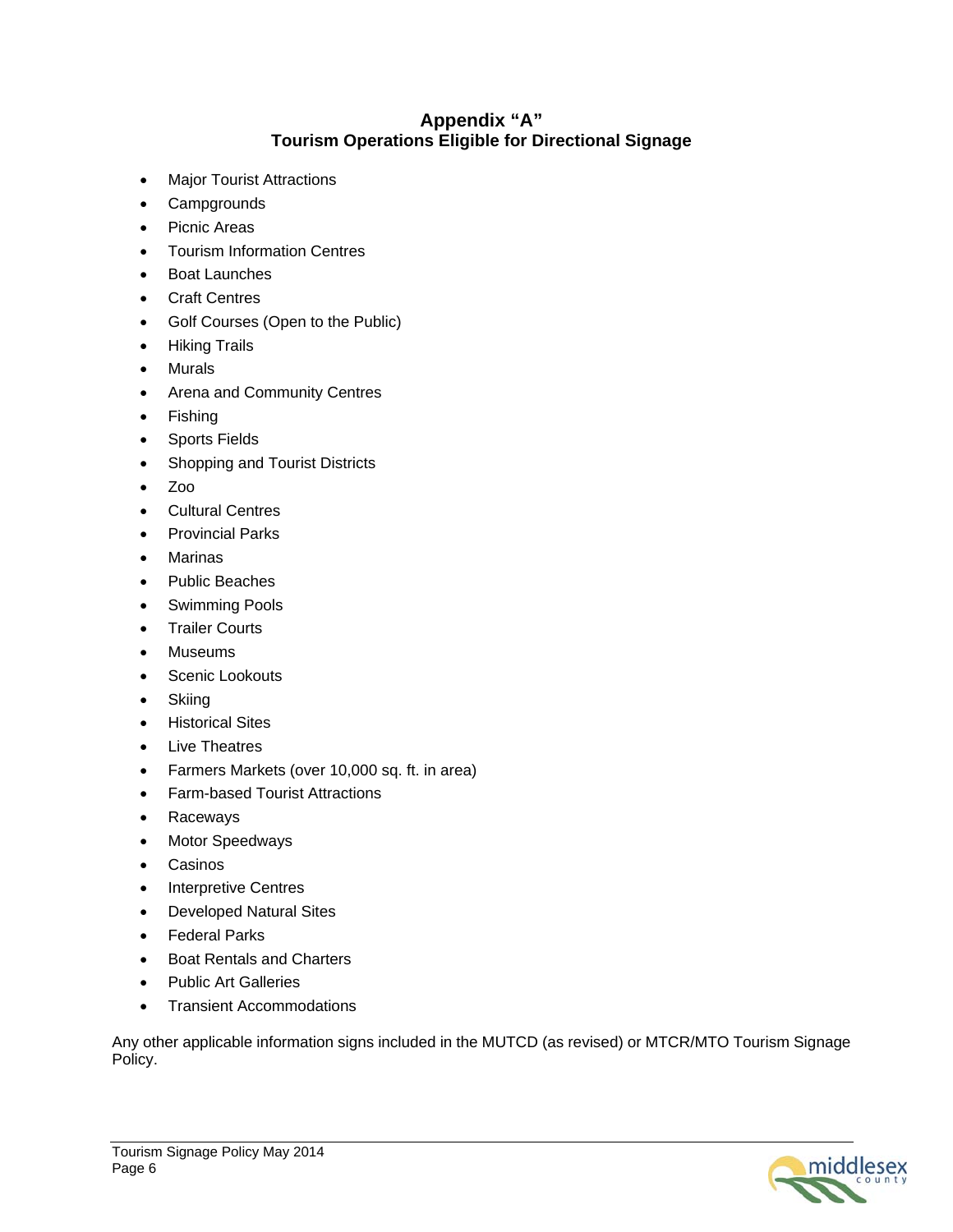### **Appendix "B" Public Services and Facilities Eligible for Directional Signage**

- Airports
- Municipal Offices
- Transit Terminals
- Churches
- Municipal Yards/Facilities
- Parking (Publicly Operated)
- Community Centres
- **•** Hospitals
- Libraries
- Schools
- Conservation Areas

Any other applicable information signs included in the MUTCD (as revised).

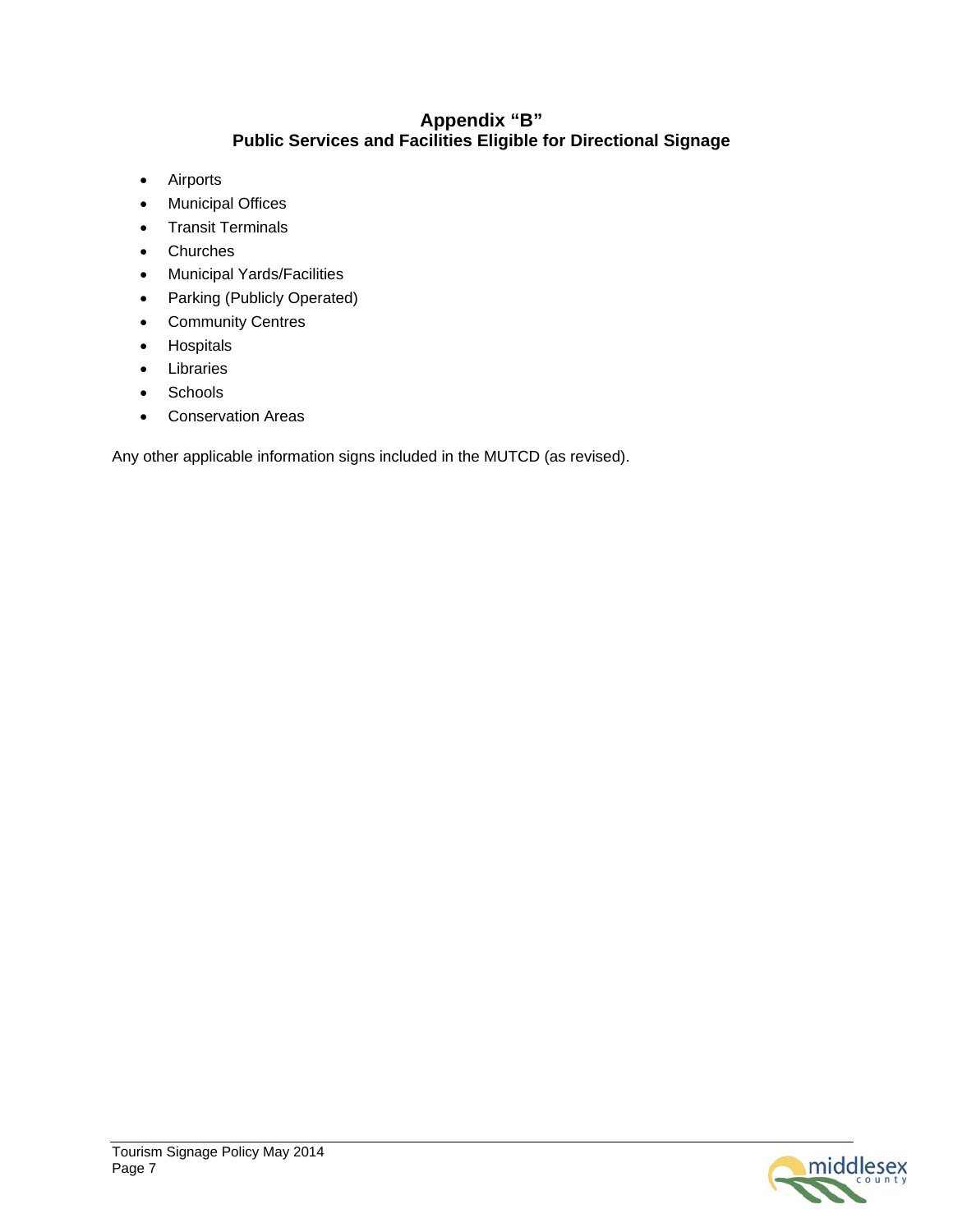## **Appendix "C" Tourism Directional Signage Diagrams**

The following diagram is for information purposes only and illustrates Typical Tourism Sign Assemblies and demonstrates placement of signs in relation to directional arrows.

## **TYPE 1**

**Sports Field**  $2<sub>km</sub>$ Conservation C Area 3<sub>km</sub> Library 5<sub>km</sub> Community Centre 8km middlesex

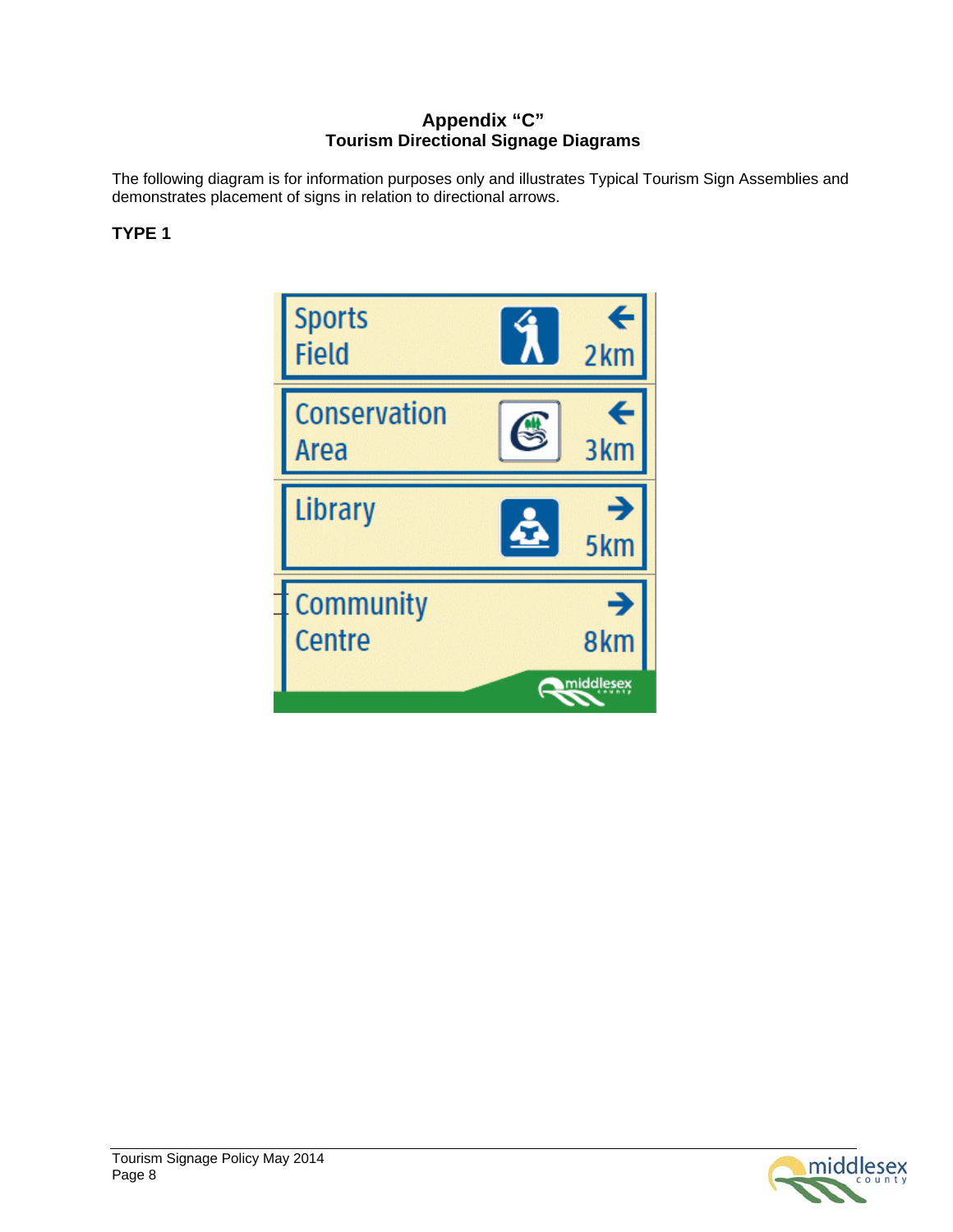## **Appendix "C" Tourism Directional Signage Diagrams**

The following diagram is for information purposes only and illustrates Typical Tourism Sign Assemblies and demonstrates placement of signs in relation to directional arrows.

# **TYPE 2**